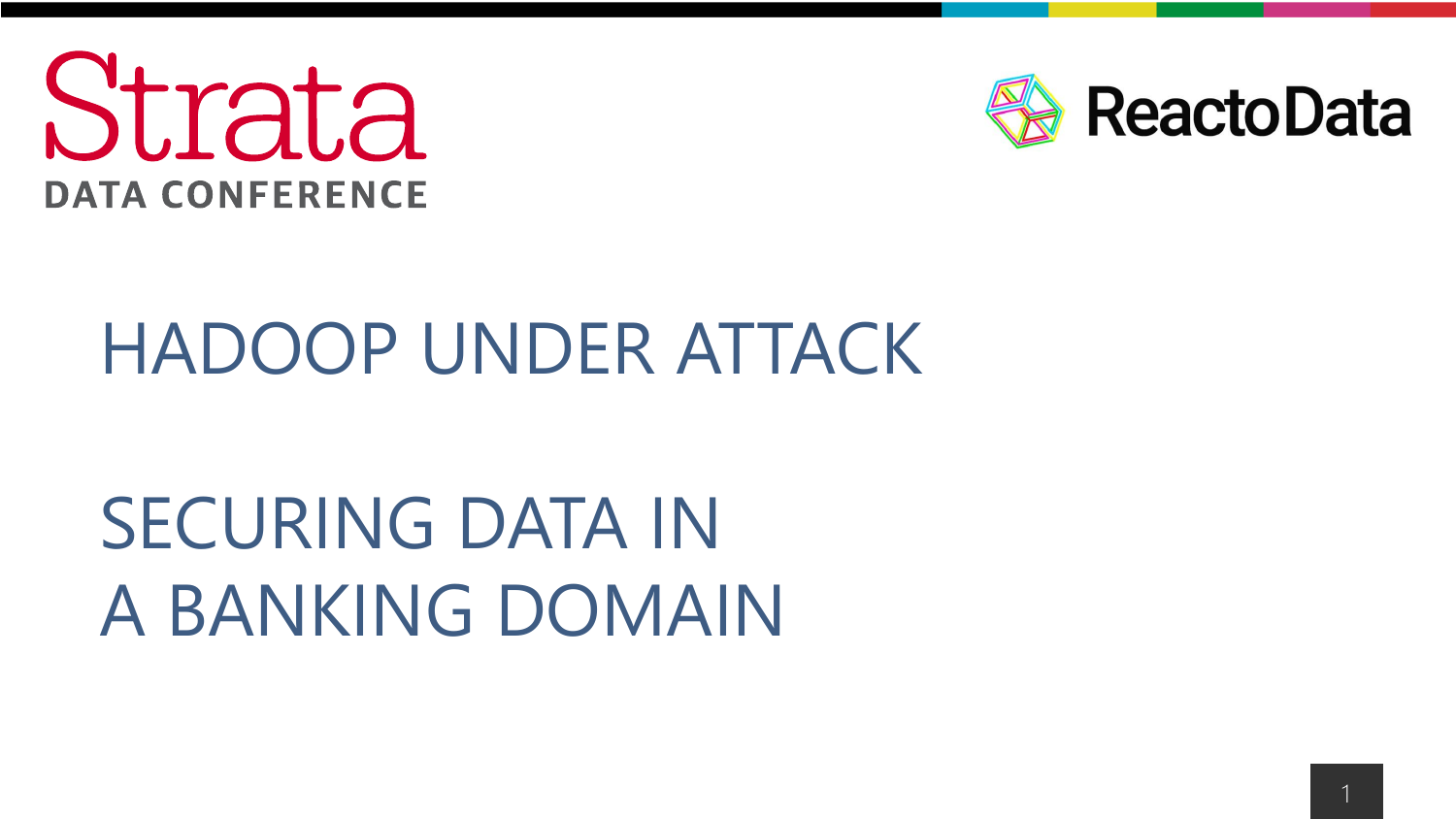### **WHOAMI**

### **Federico Leven**

- @ ReactoData  $\bullet$
- $\bullet$  Big Data + Open Source from 2012
- **O** Big Data Meetup coordinator [\(http://www.iaar.site\)](http://www.iaar.site/), speaker ...
- **O** federico@reactodata.net
- Web : http://www.reactodata.net
- $\bullet$ Twitter: @reactodata
- Linkedin : https://www.linkedin.com/in/federicoleven/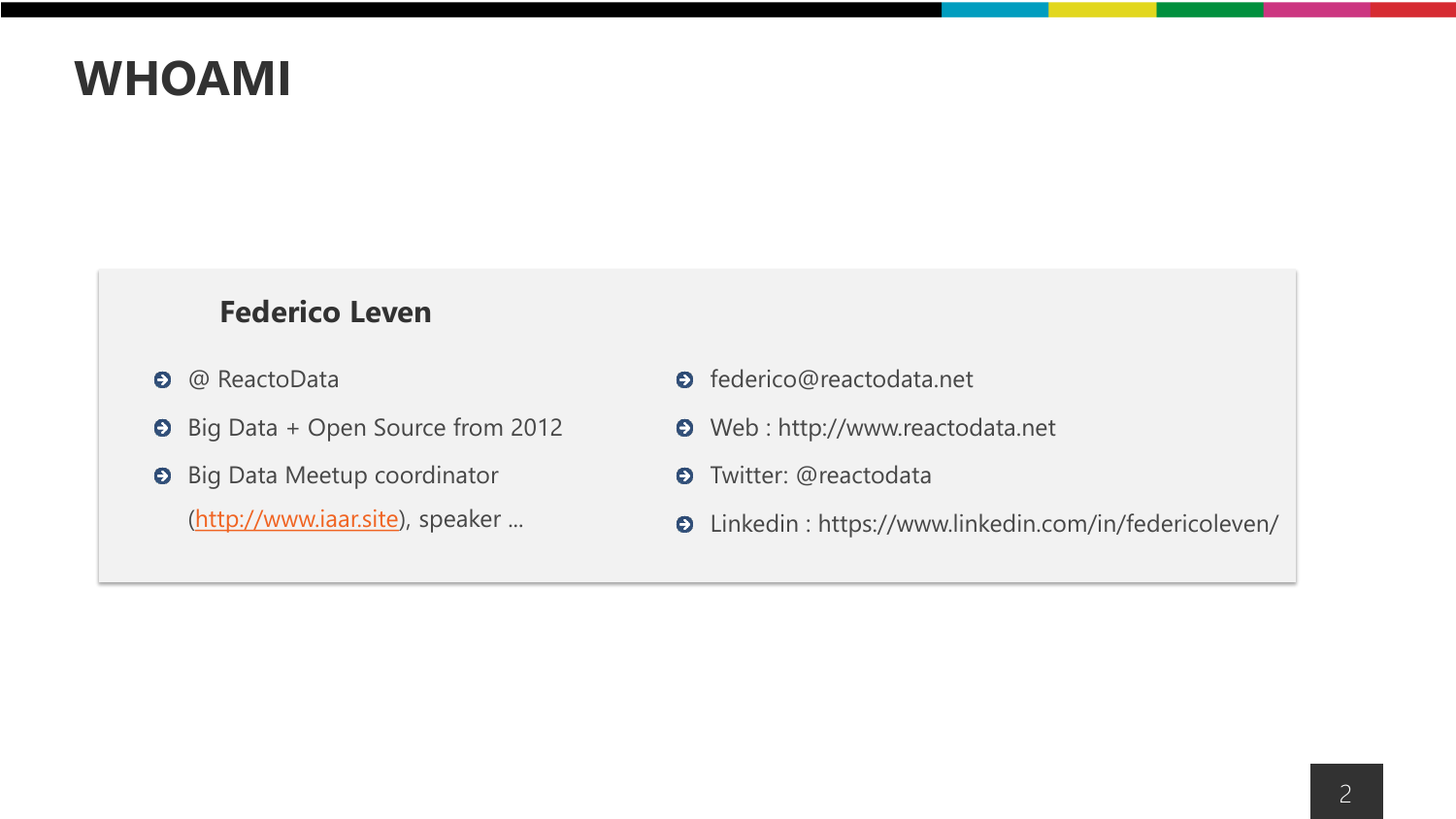

We are a startup based in Buenos and Poland, providing Big Data + Cloud solutions based on Open Source and proprietary software and Hadoop consultancy.

- Big Data and Hadoop applications development
- Machine Learning
- Cloud
- UX/UI and Mobile Apps for Big Data platforms
- Hadoop Consultancy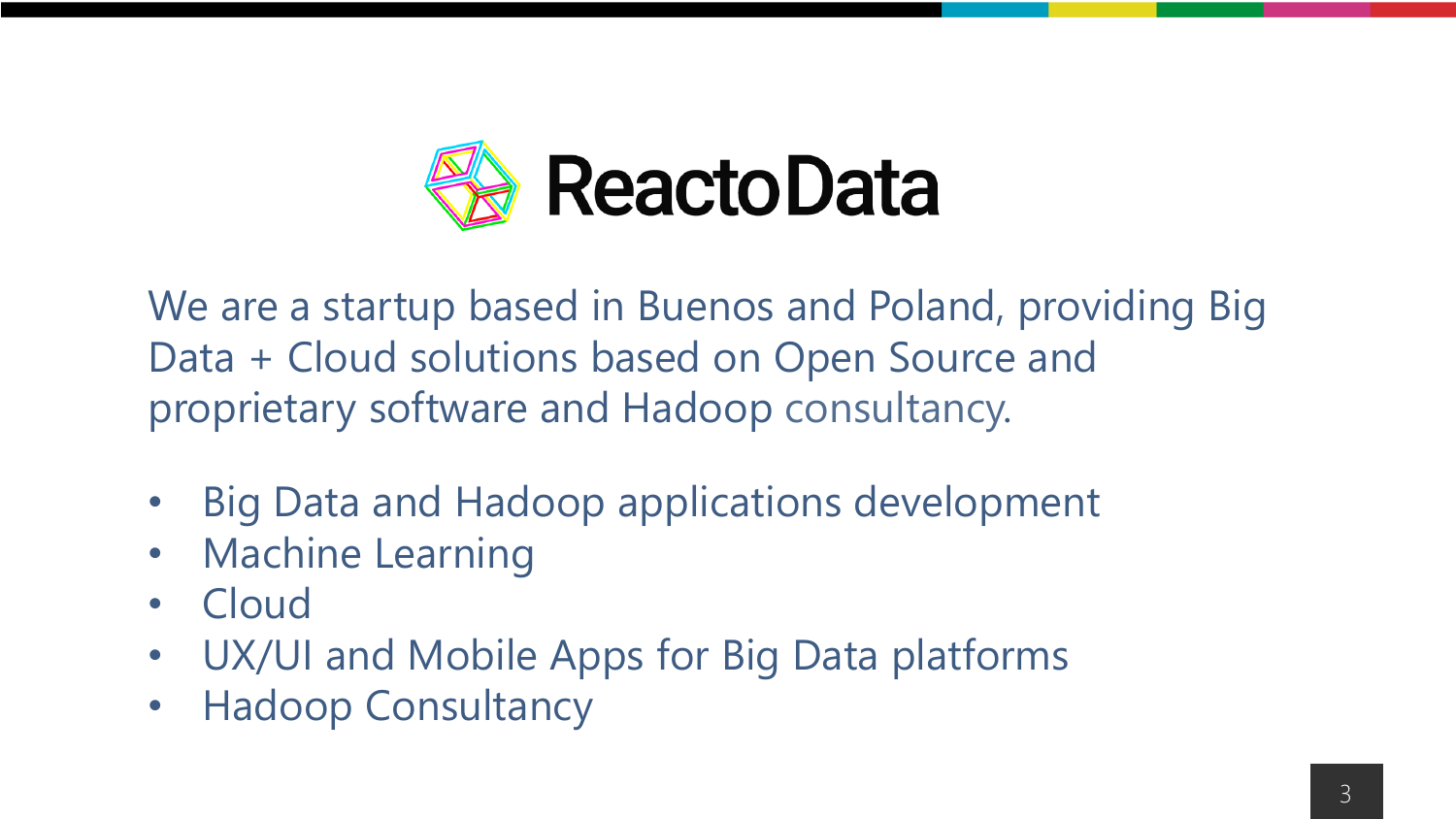

- $\Theta$  The Challenge : Best Practices + Regulations
- **O** How to do it in Hadoop
- **O** End-to-End Secured Architecture
- **O** What can go wrong?

**O** References

 $\odot$  Conclusion & Questions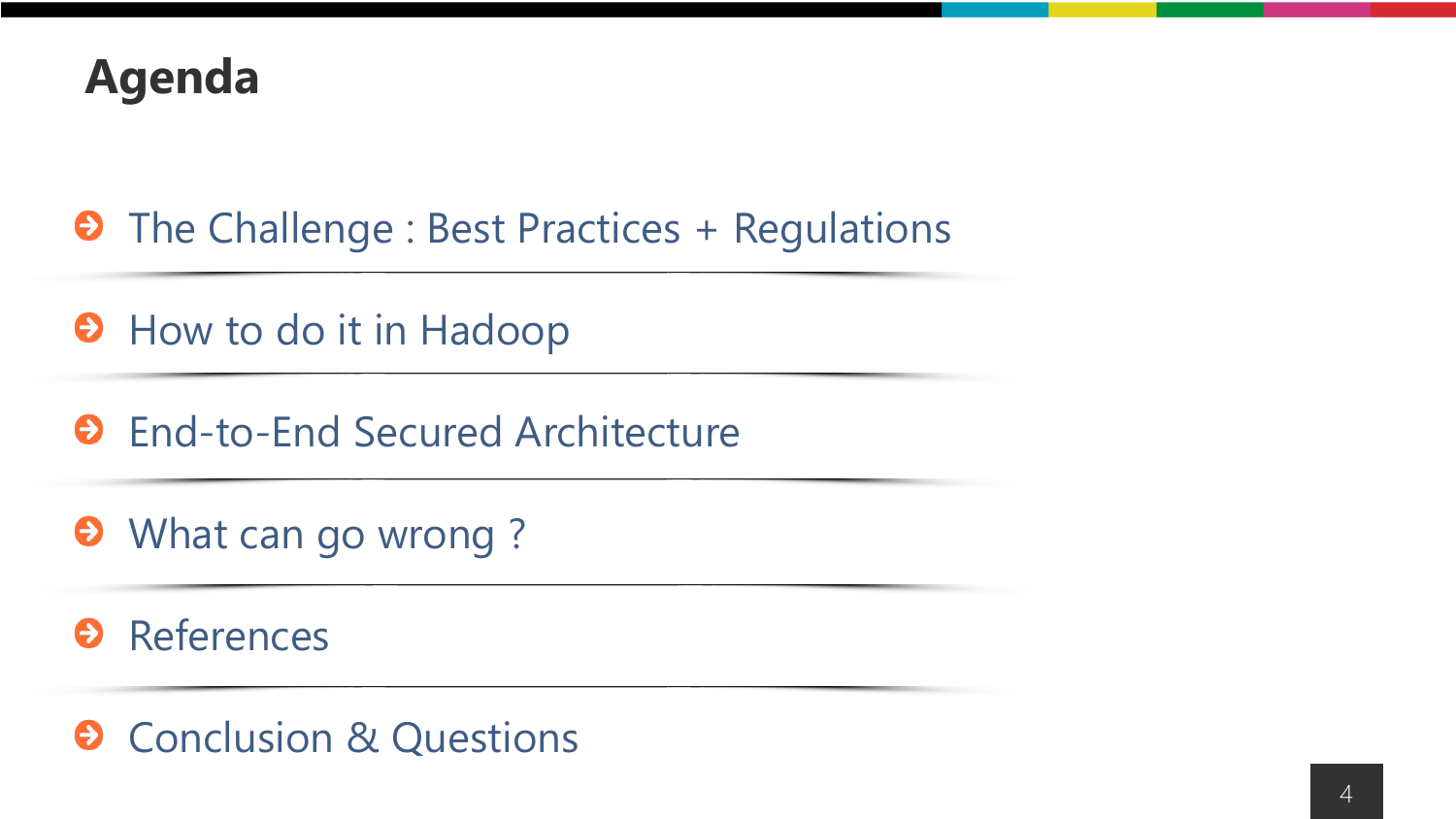# The Challenge Best Practices and regulations







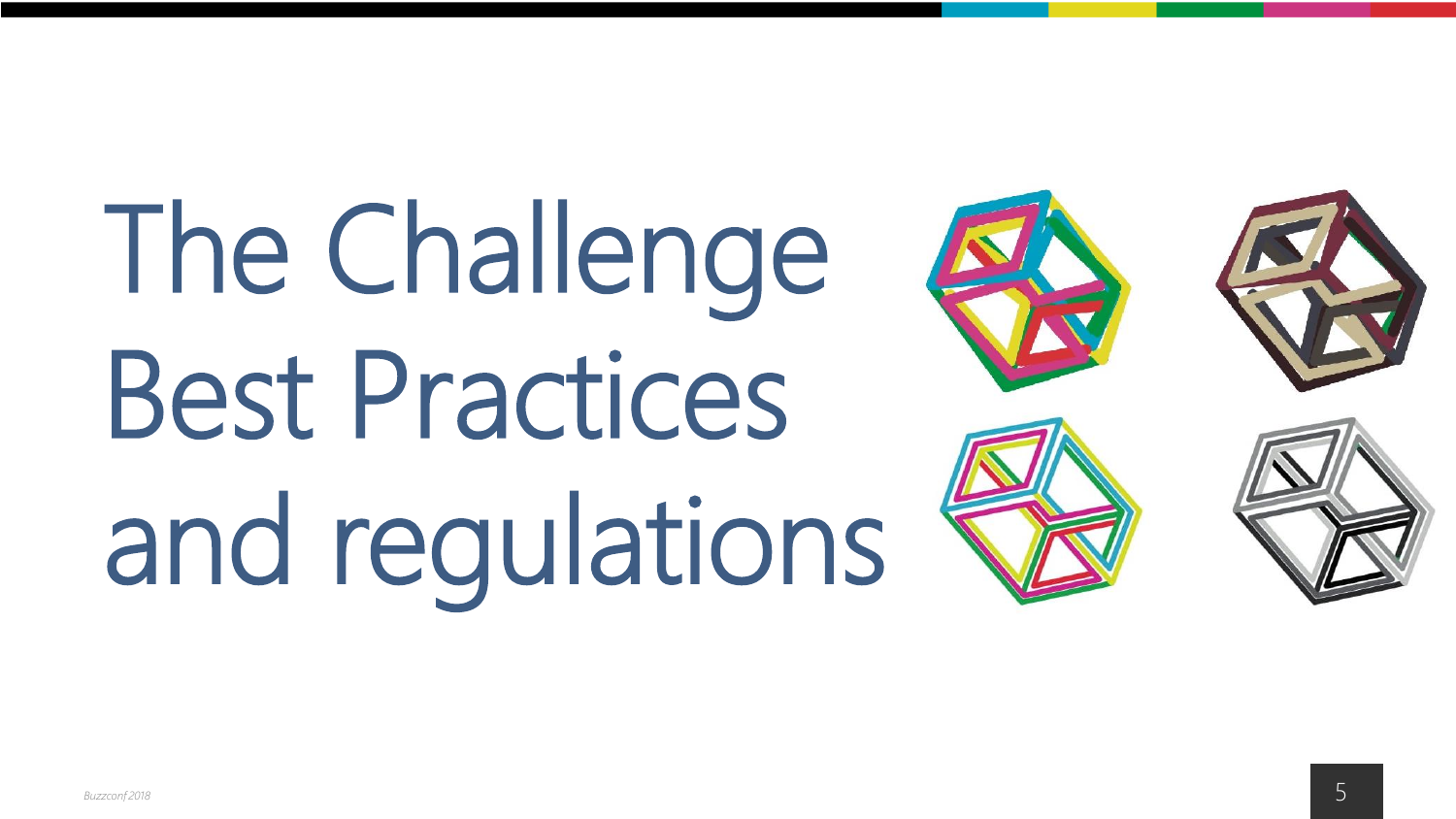### **The Challenge : Data Security**

The set of preventive, detective and corrective measures to protect the integrity, confidenciality and availability of the data.

### **CAAIN**

- CONFIDENCIALITY
- AVAILABILITY
- AUTHENTICITY
- INTEGRITY

• NON-REPUDIATION





❑ *ACCOUNTABILITY / AUDITING* ❑ *TRACEABILITY*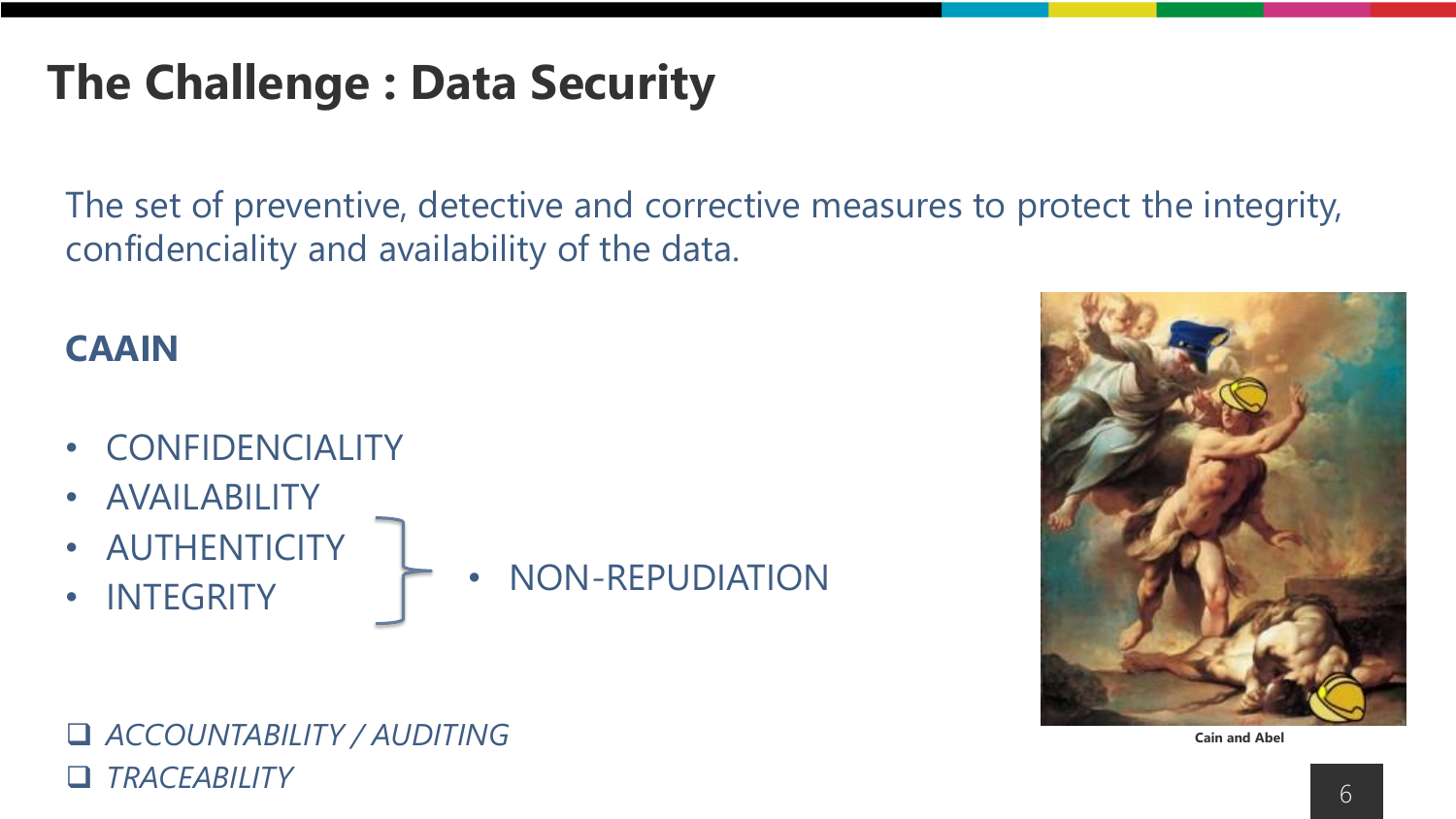

- **C**ONFIDENCIALITY : Data is not made available or disclosed to unauthorized parties.
- **A**VAILABILITY : Data is available when is needed.
- **A**UTHENTICITY : Data source identity is verifiable.
- $\Theta$  INTEGRITY : Data is accurate and complete over its entire lifecycle.
- $\Theta$  **NON-REPUDIATION : Parties of a data transaction cannot deny having** received/sent the data .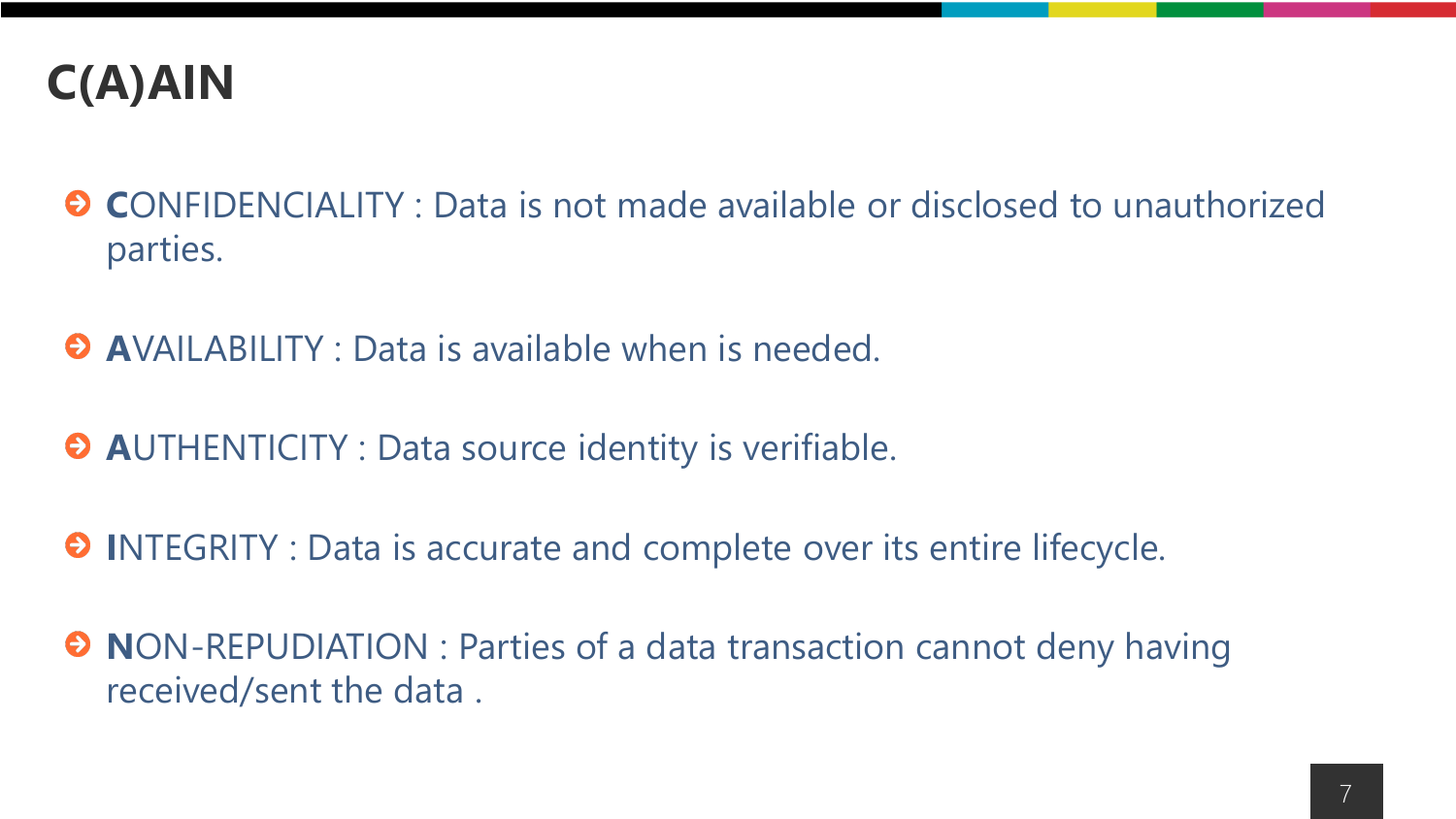### **The Challenge : Threats in financial and banking domain**

### **Emerging Technologies Challenges**

- **Botnet**
- IoT unsecured devices
- DDoS (Distributed Denial of Service Attack)



- Unintentional actions
- Malicious users

### **Regulation Challenges**

- Periodically new and/or stricter regulations
- US Data Protection rules
- EUR : GDPR



 $\bullet$ 

8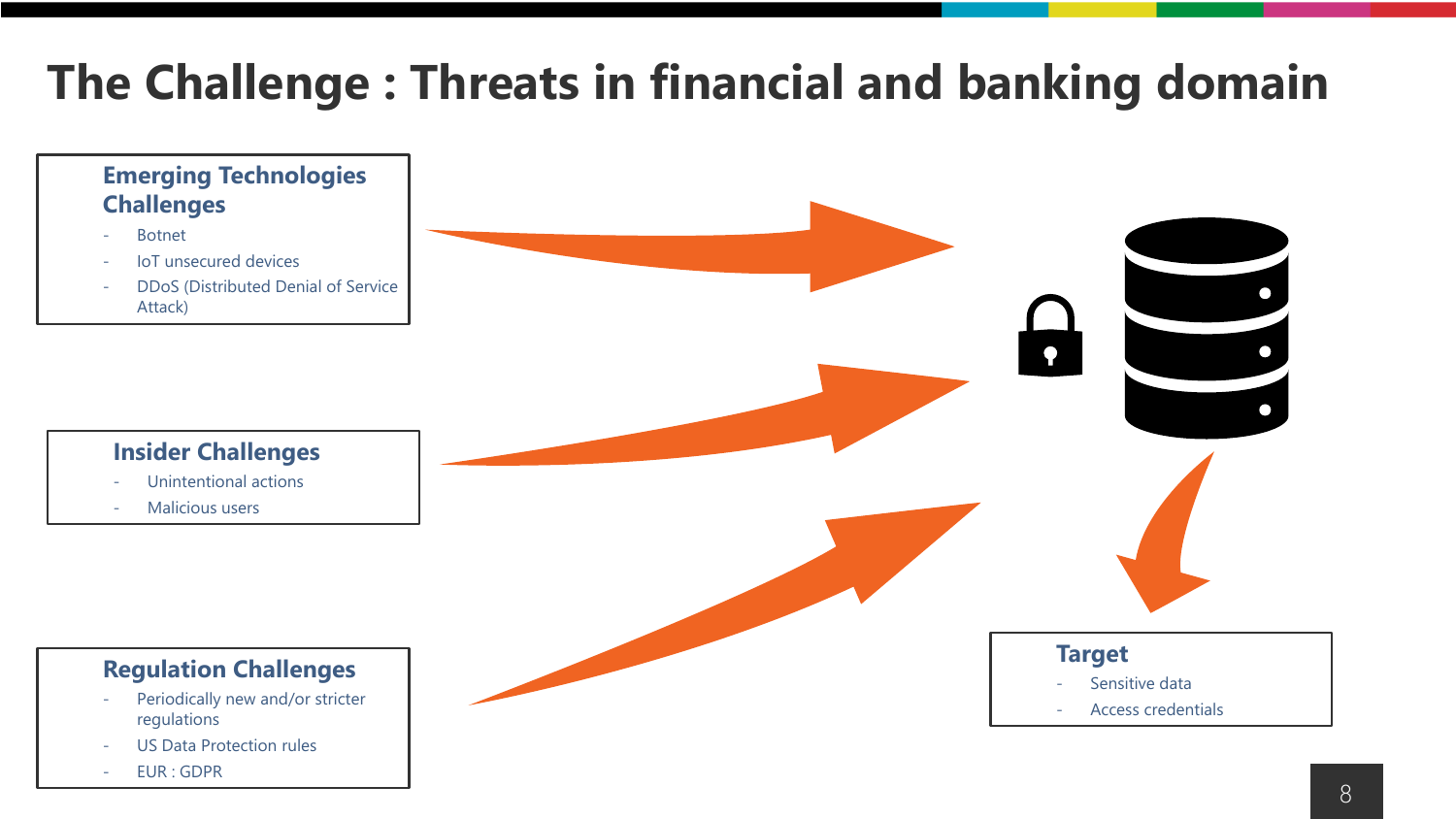### **The Challenge : Best Practices in banking**



- **Security Officer**
- **End User Guidelines**
- **Access Policies**
- **Governance**

• **…**

- **Employees Awareness**
- **Training**
- **…**

- **Networking**
- **Software Updates**
- **Data Protection**
- **Auditing**

• **…**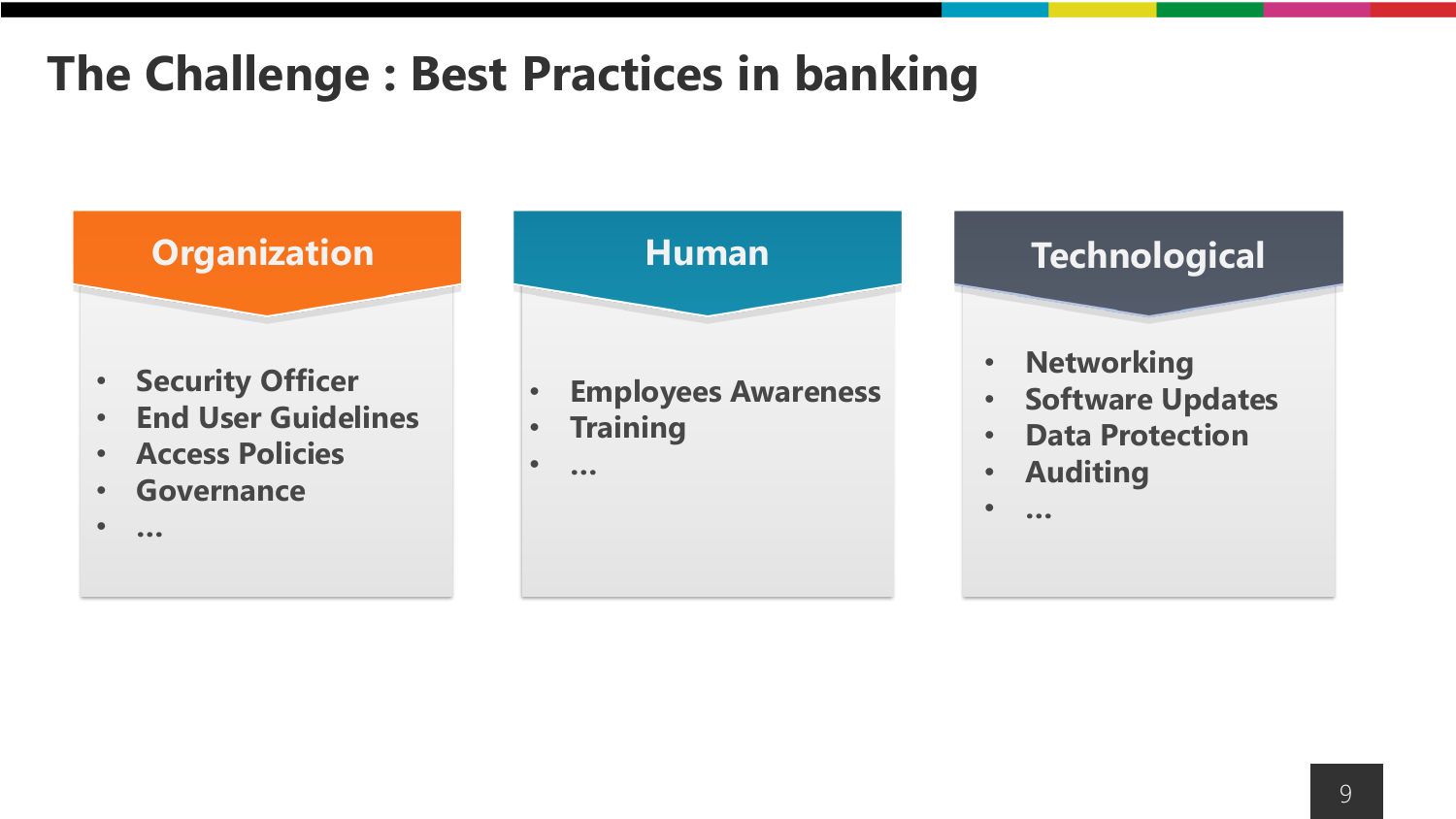# How to do it in Hadoop







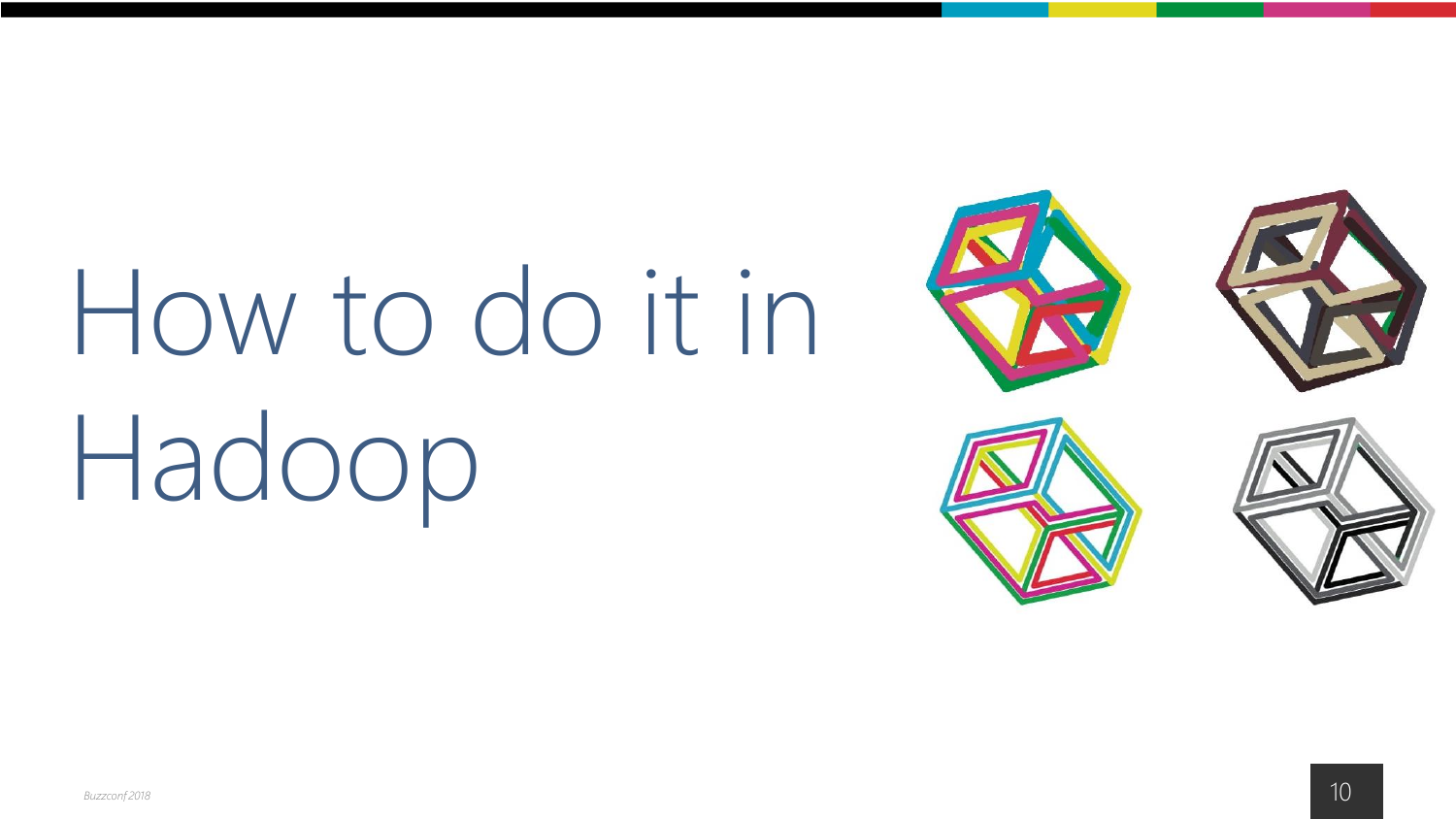### **From concepts to technology**

- AUTHENTICATION : Identify the user.
- AUTHORIZATION : Grant user access to the data.
- **O** PROTECTION : Protect data from being used except by authorized users.
- AVAILABILITY : Make data accessible when needed.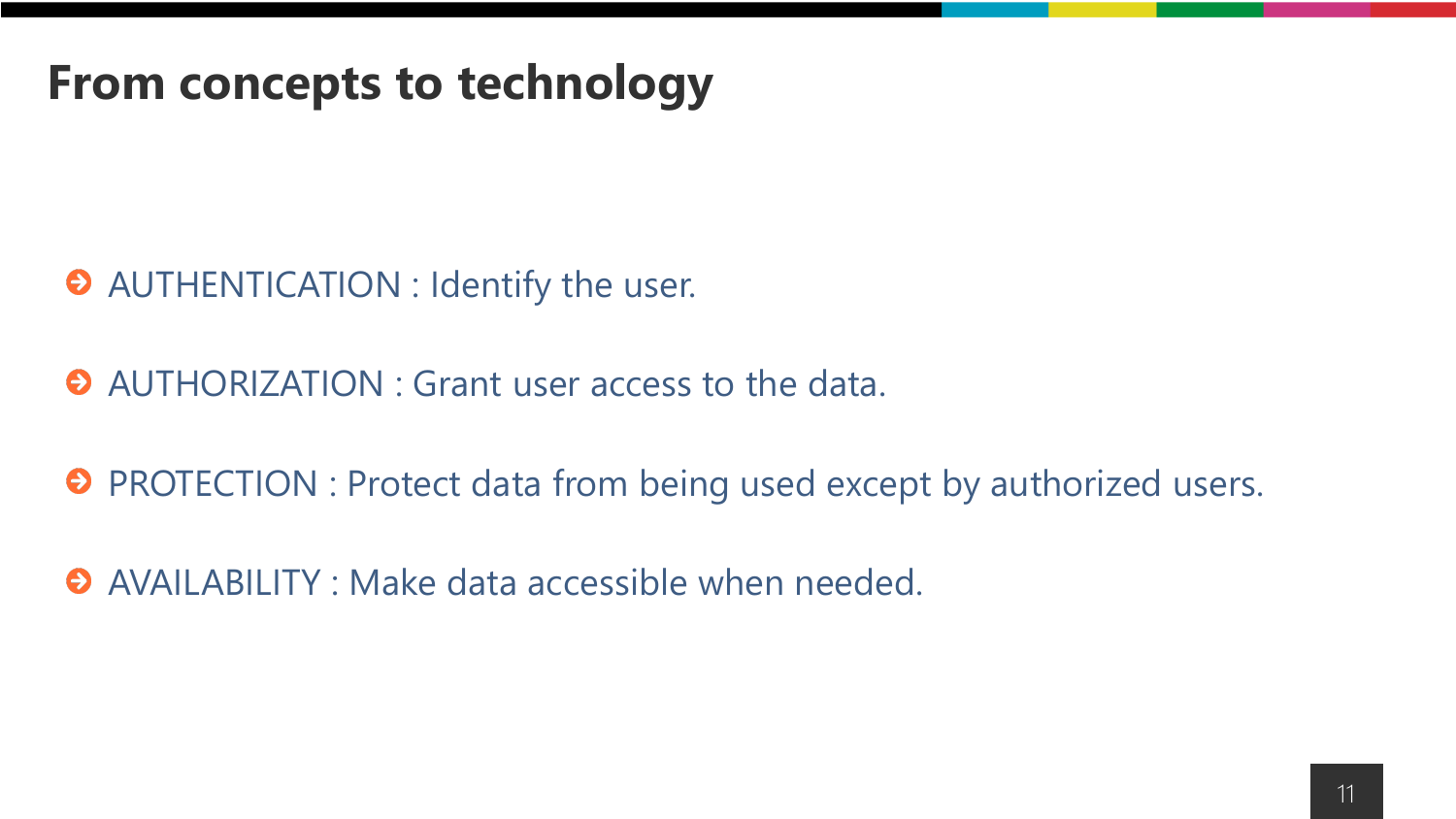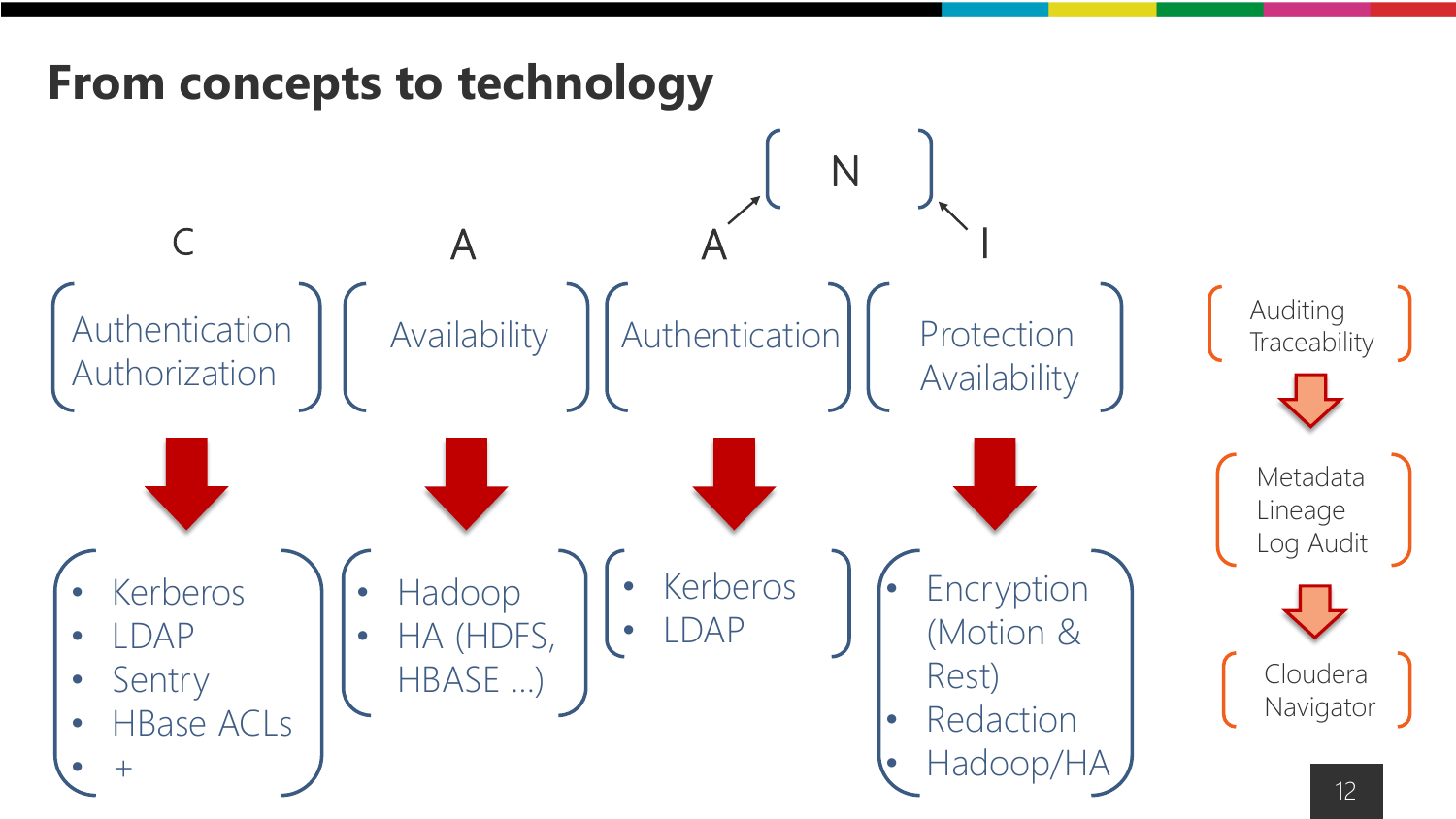### **From concepts to technology**

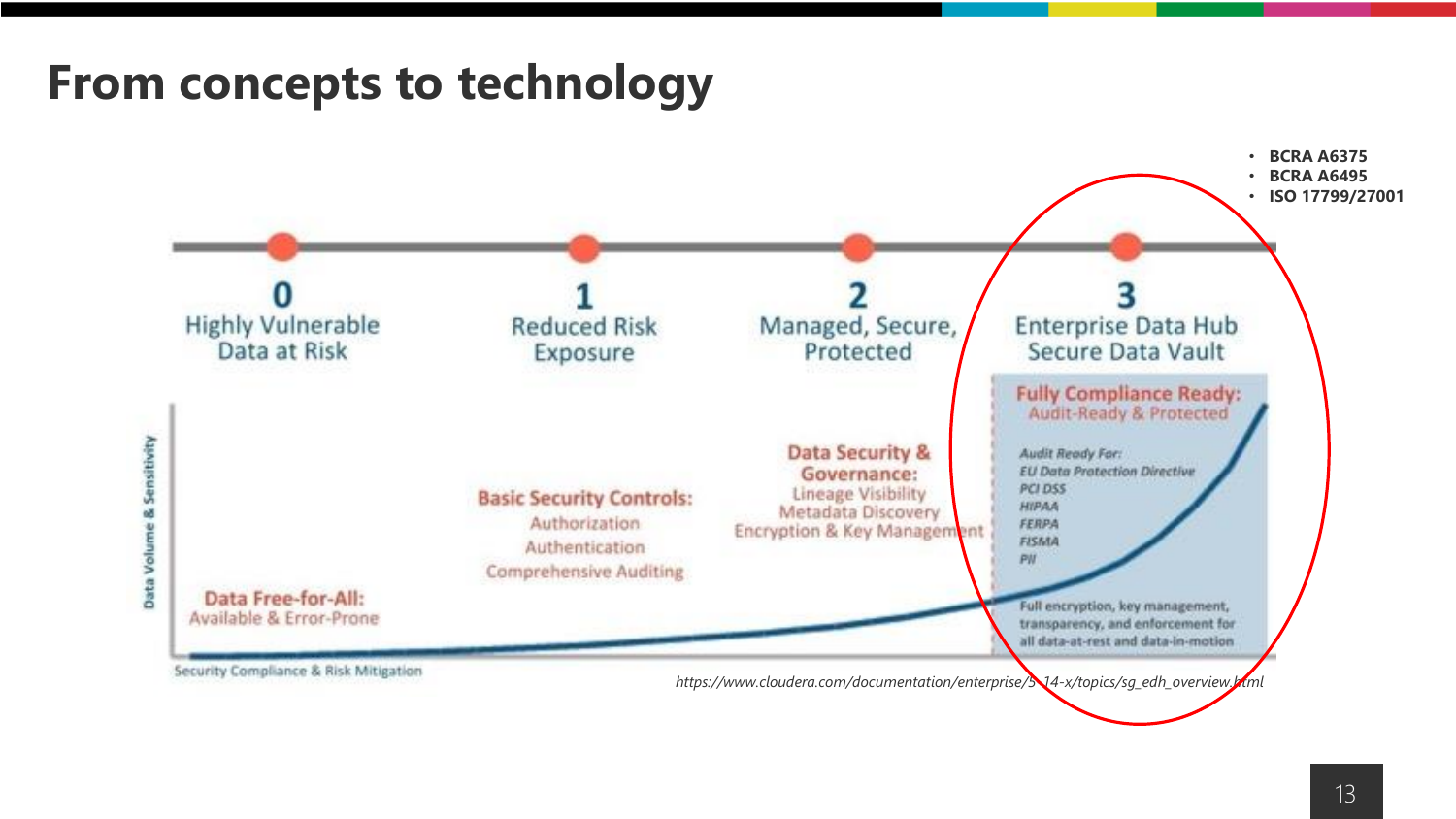### **What we needed in a banking infrastructure for Hadoop**

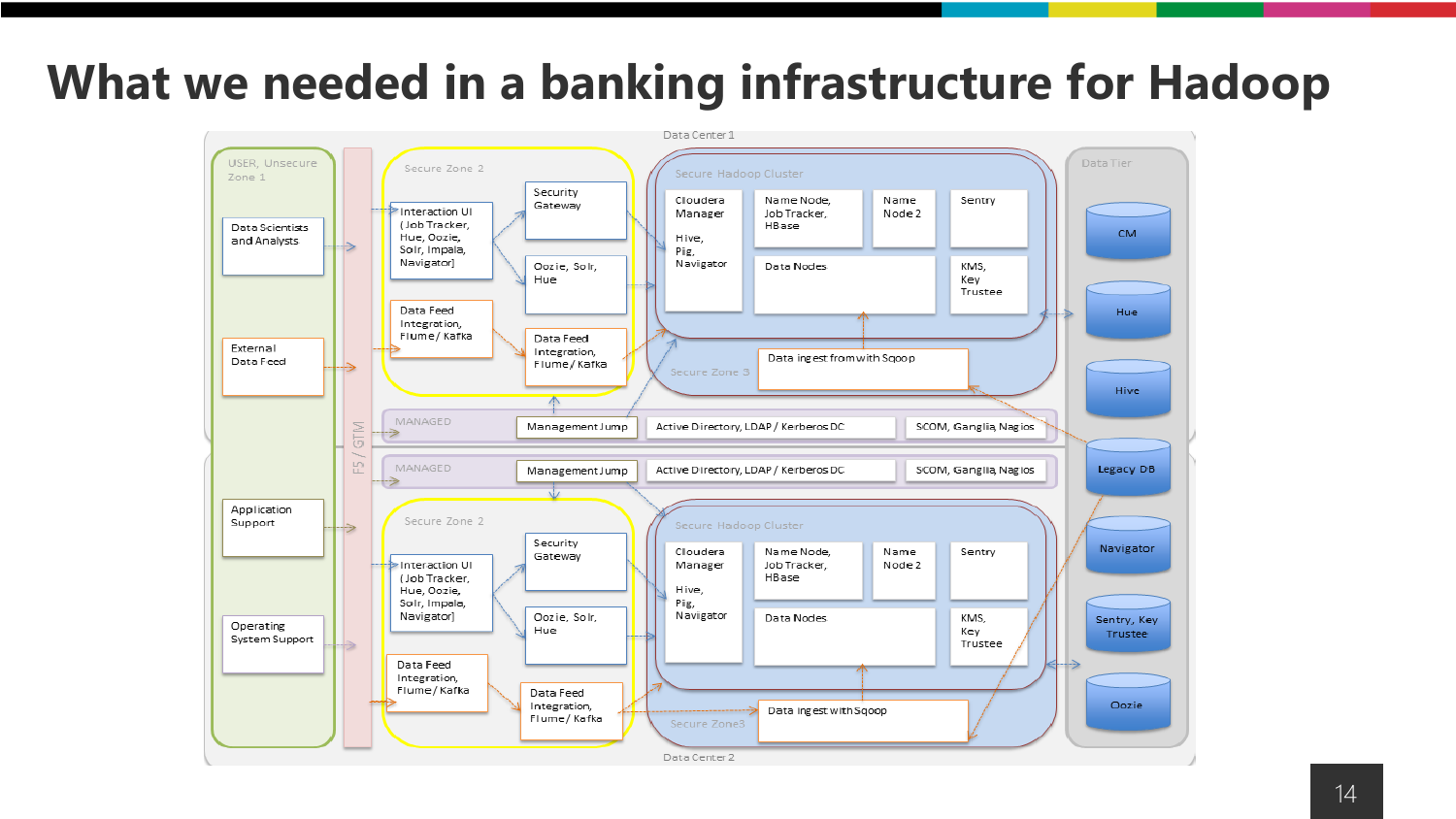End-to-End Secured Architecture

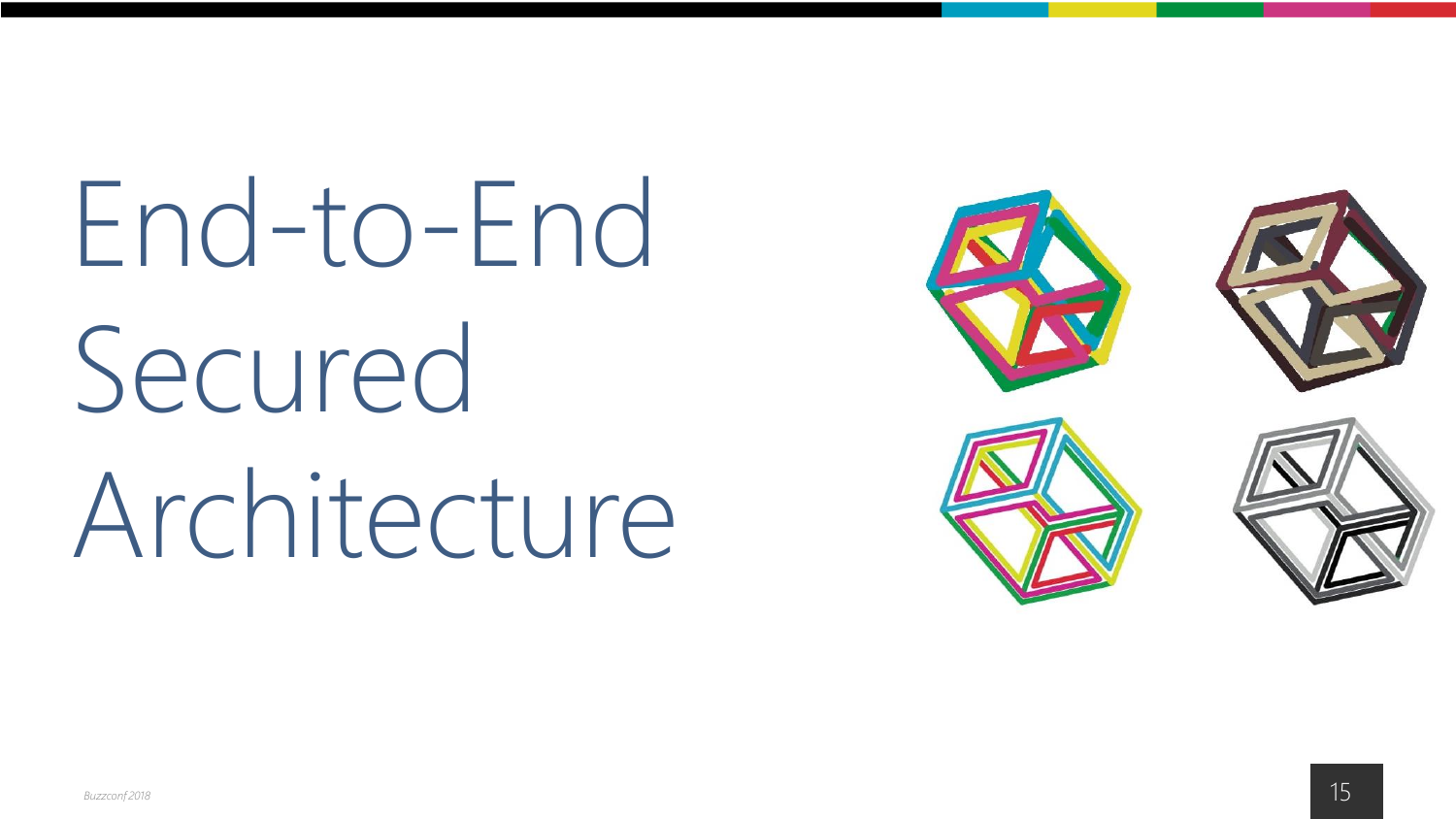### **Example Production deployment (CDH 5.13)**

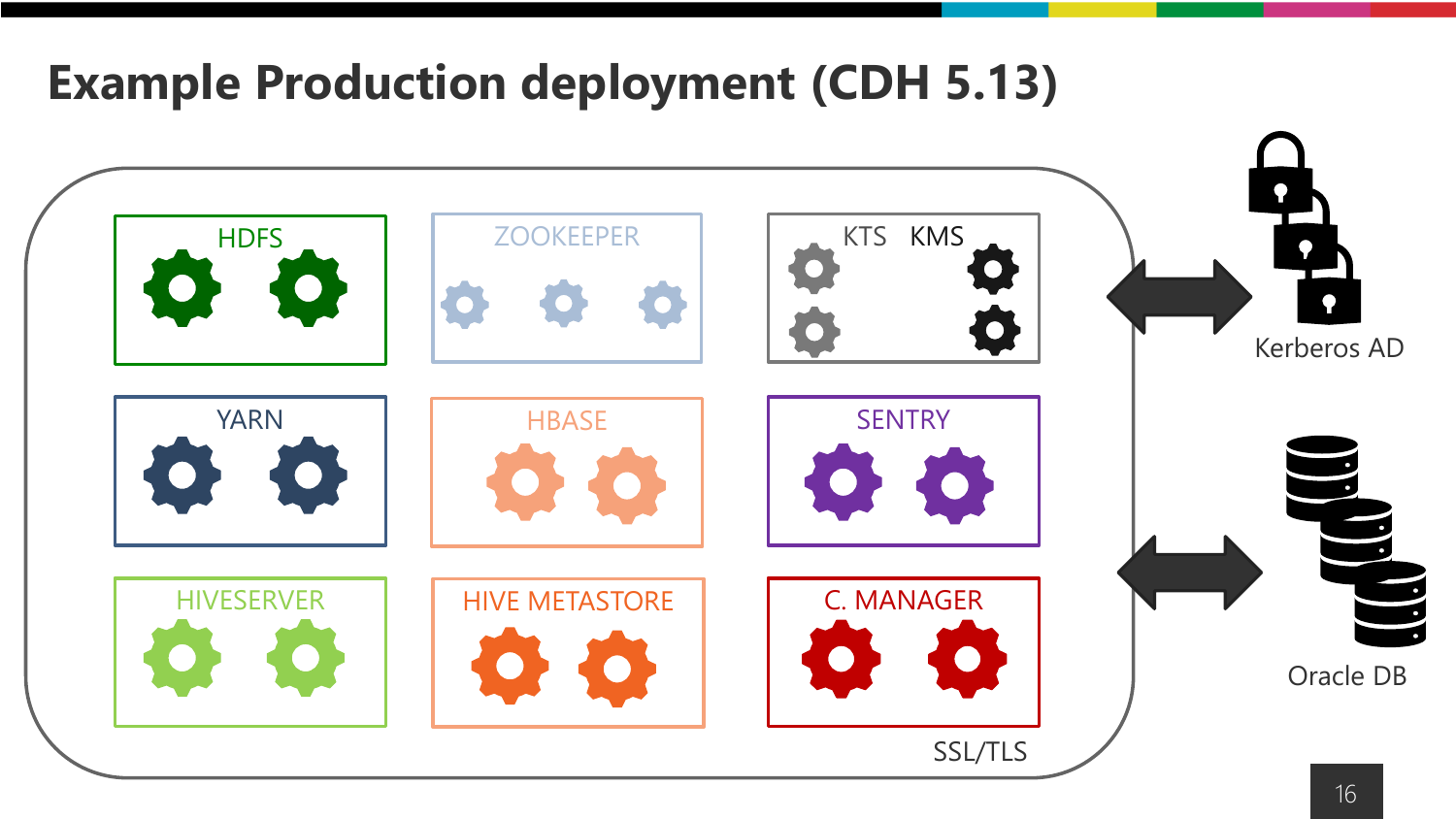### **Secure data pipeline example**

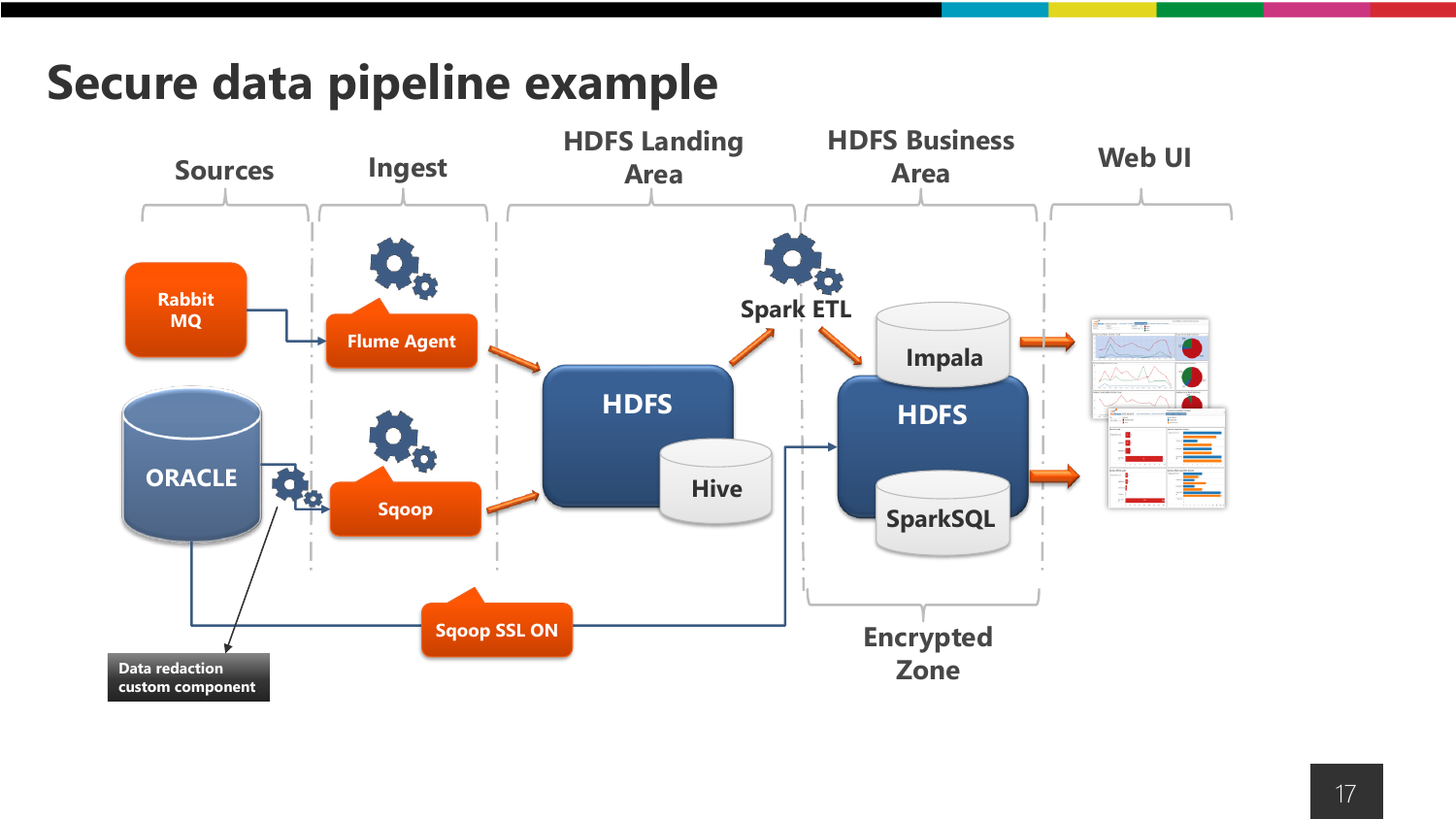# What can go wrong ?

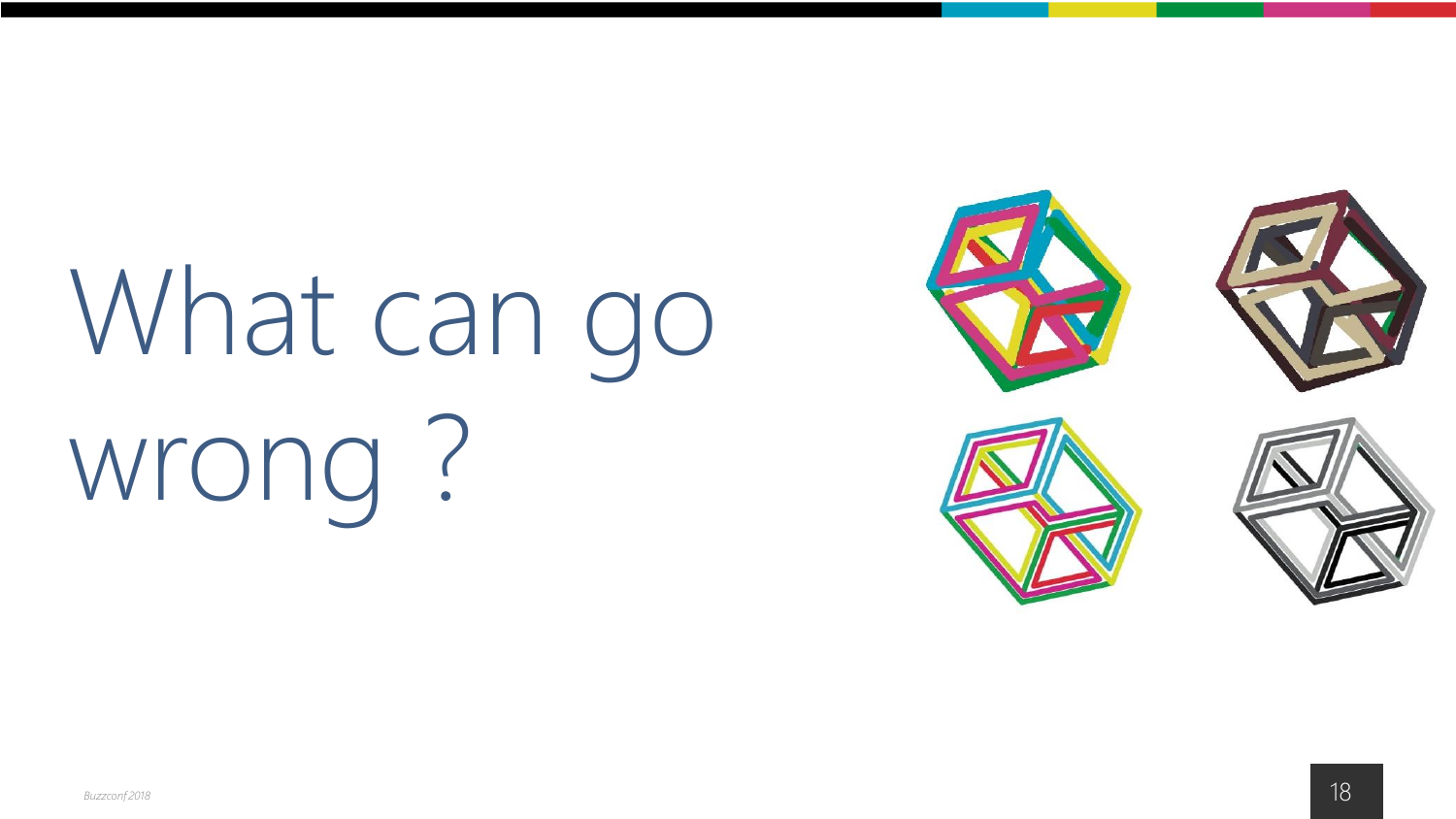### **What can go wrong ? Some good news and some bad news**

UNSECURE APPLICATIONS WILL NOT WORK ON SECURE ENVIRONMENTS

- **O** Sentry HDFS synchronization does not support Hive Metastore HA (CDH 5.9)
- **O** Sentry HA not supported (CDH 5.9)
- $\Theta$  To use CM Kerberos wizard, you need a high level privileges user
- **O** SparkSQL does not respect Sentry permissions (Latest)
- Enabling Sentry turns off Hive impersonation (CDH 5.9)
- Spark Streaming cannot consume from secure Kafka (CDH 5.9)



 $\left(\begin{matrix} \cdot & \cdot \\ \cdot & \cdot \end{matrix}\right)$ 

 $\left(\begin{matrix} \overline{\bullet} & \overline{\bullet} \\ -\end{matrix}\right)$ 

 $\left(\frac{1}{2}, \frac{1}{2}\right)$ 

 $(\tilde{\cdot})$ 

 $\left(\frac{1}{2}\right)$ 

 $\left(\begin{matrix} \overline{\bullet} & \overline{\bullet} \\ -\end{matrix}\right)$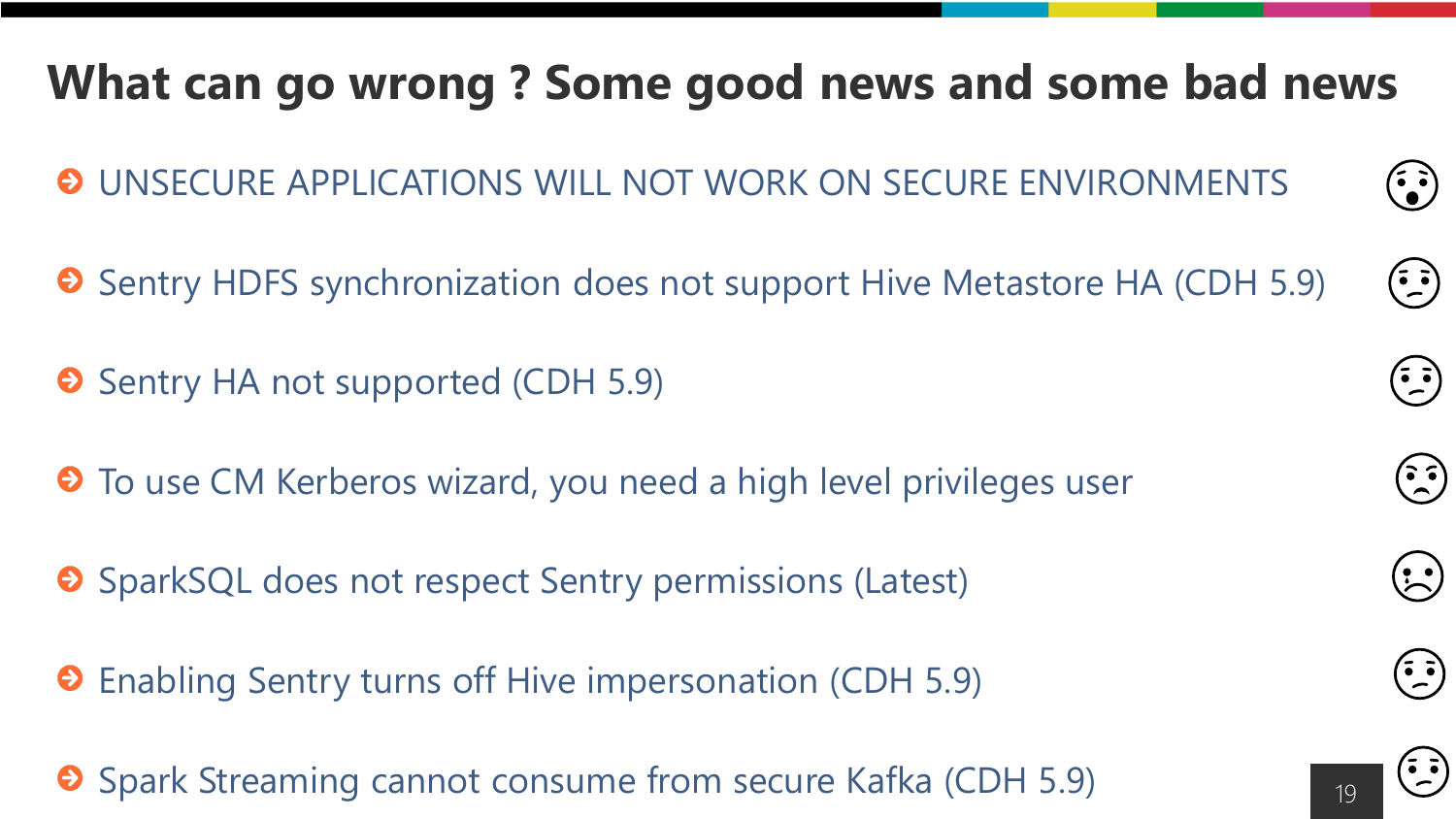# References

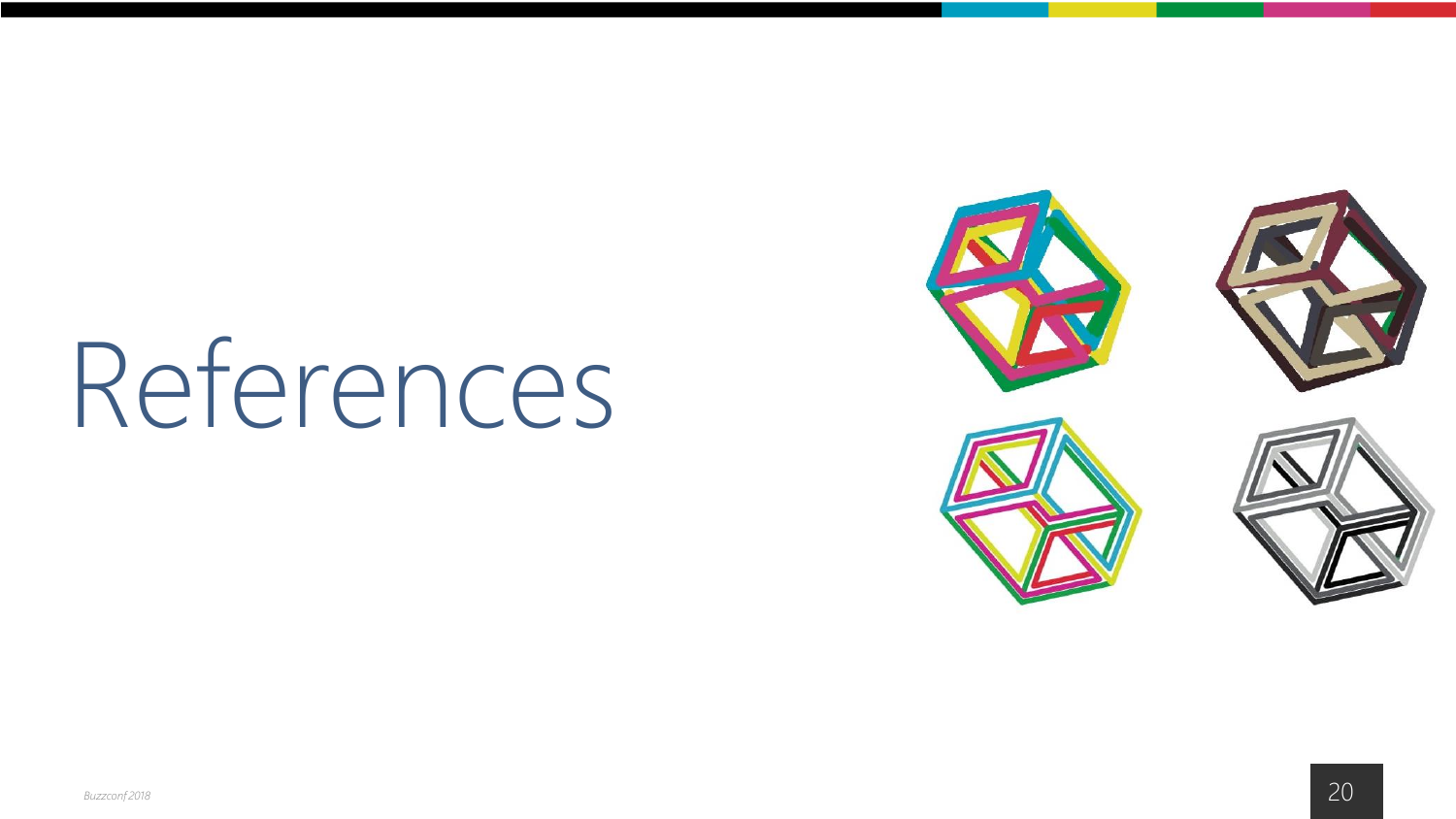### **References**

- http://www.bcra.gob.ar/Pdfs/Texord/t-rmsist.pdf
- ✓ http://www.bcra.gov.ar/pdfs/texord/t-seguef.pdf
- ✓ https://en.wikipedia.org/wiki/ISO/IEC\_27002
- $\checkmark$  http://web.iram.org.ar/index.php?vernorma&id=2439
- ✓ https://www.cloudera.com/documentation/enterprise/latest/PDF/cloudera-security.pdf
- ✓ https://www.cloudera.com/documentation/enterprise/5-9-x/topics/security.html
- ✓ https://www.forbes.com/sites/gregorymcneal/2014/05/26/banks-challenged-bycybersecurity-threats-state-regulators-acting/#228d745597f7





O'REILLY' YAHOO! PRESS

**O'REILLY** 

Tom White